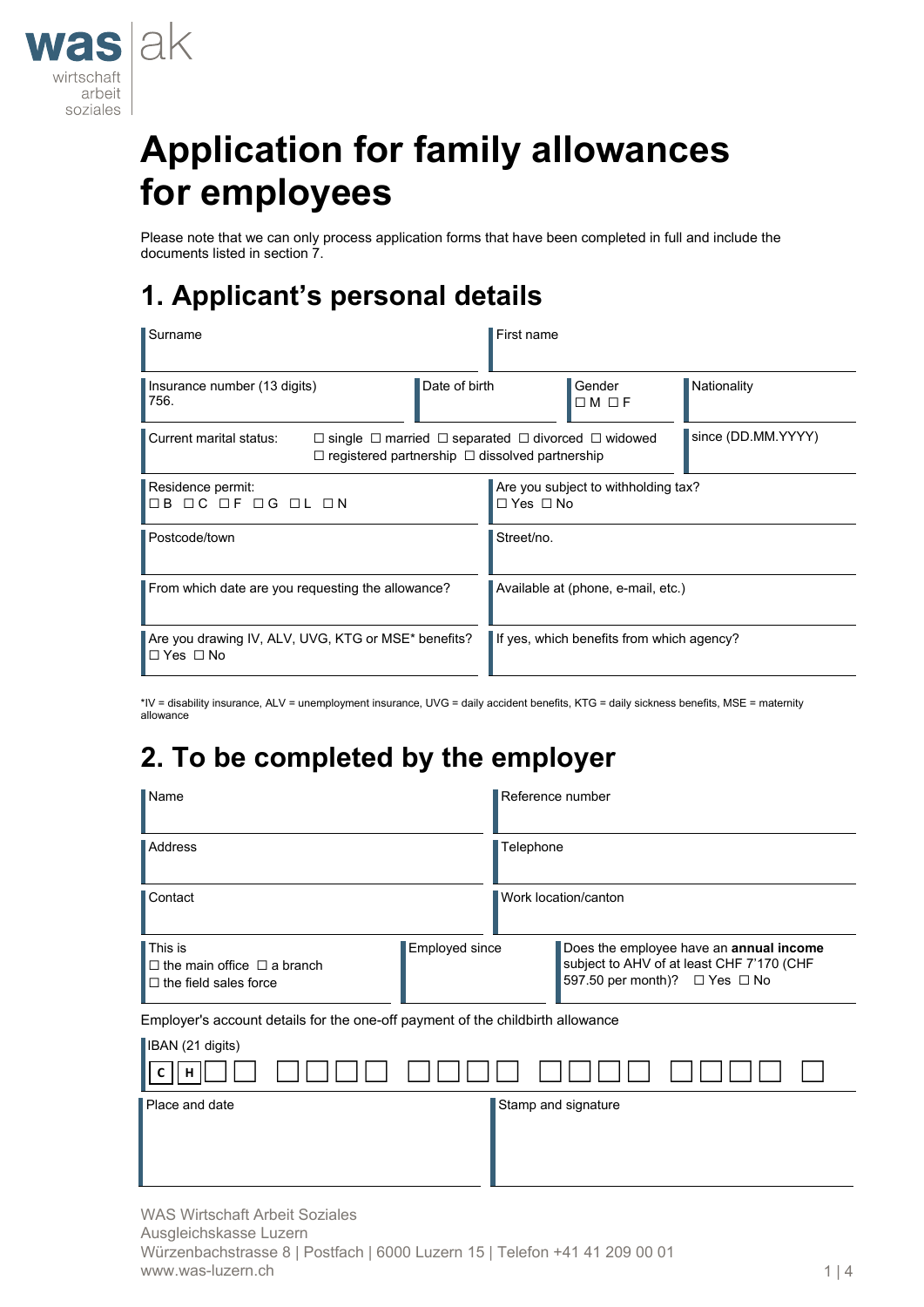| If you also have an additional employer:                           |                |
|--------------------------------------------------------------------|----------------|
| $\blacksquare$ Name                                                | <b>Address</b> |
| Telephone                                                          | Contact        |
| Work location/canton                                               |                |
| If you have multiple employers, which one pays the highest salary? |                |

### **3. Spouse or life partner (in the same household)**

| Surname                                                                                                                                                               | First name    |                                           |                                                                    |
|-----------------------------------------------------------------------------------------------------------------------------------------------------------------------|---------------|-------------------------------------------|--------------------------------------------------------------------|
| Insurance number (13 digits)<br>1756.                                                                                                                                 | Date of birth | Gender<br>$\Box M \Box F$                 | Nationality                                                        |
| Current marital status:<br>$\Box$ single $\Box$ married $\Box$ separated $\Box$ divorced $\Box$ widowed<br>$\Box$ registered partnership $\Box$ dissolved partnership |               |                                           | since (DD.MM.YYYY)                                                 |
| Does he/she draw IV, ALV, UVG, KTG or MSE benefits?<br>I□ Yes □ No                                                                                                    |               | If yes, which benefits from which agency? |                                                                    |
| Is he/she employed?<br>As a salaried employee?<br>l□ Yes □ No<br>$\Box$ Yes $\Box$ No                                                                                 |               | at least CHF 7'170? $\Box$ Yes $\Box$ No  | If yes, does he/she earn an <b>annual income</b> subject to AHV of |
| <b>Employer and address</b>                                                                                                                                           |               |                                           | Work location/canton                                               |
| Is he/she self-employed<br>$\Box$ Yes $\Box$ No                                                                                                                       |               | at least CHF 7'170? $\Box$ Yes $\Box$ No  | If yes, does he/she earn an annual income subject to AHV of        |
| In which canton is the business based?                                                                                                                                |               |                                           |                                                                    |
| Who earns the higher annual income?<br>$\Box$ applicant (point 1) $\Box$ partner (point 3)                                                                            |               |                                           |                                                                    |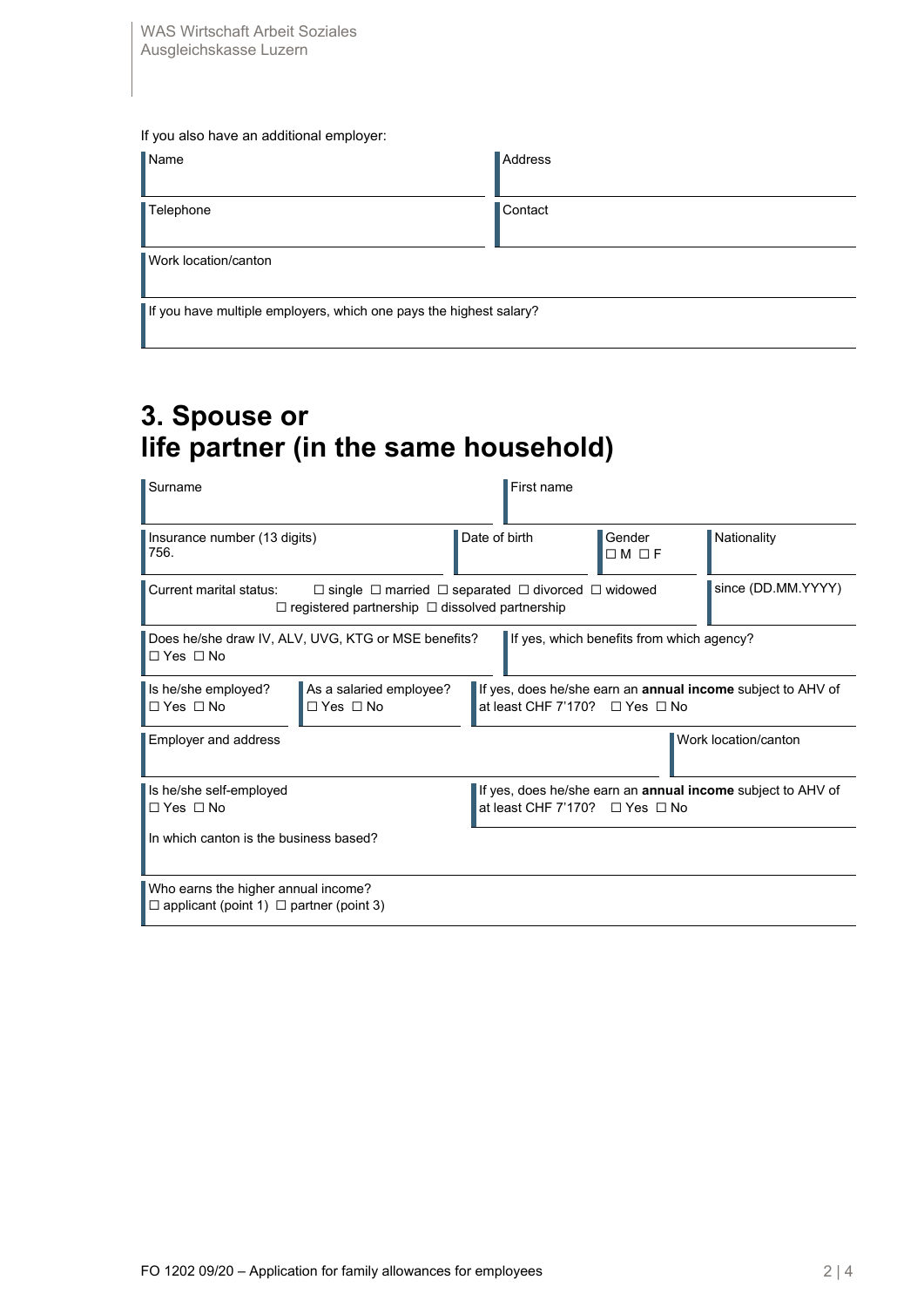## **4. Other parent (living in a separate household)**

| Surname                                                                                                                                                               |                                                                         |               | First name                                                                  |                             |  |                                                 |
|-----------------------------------------------------------------------------------------------------------------------------------------------------------------------|-------------------------------------------------------------------------|---------------|-----------------------------------------------------------------------------|-----------------------------|--|-------------------------------------------------|
| Insurance number (13 digits)<br>756.                                                                                                                                  |                                                                         | Date of birth |                                                                             | Gender<br>$\Box$ M $\Box$ F |  | Nationality                                     |
| Current marital status:<br>$\Box$ single $\Box$ married $\Box$ separated $\Box$ divorced $\Box$ widowed<br>$\Box$ registered partnership $\Box$ dissolved partnership |                                                                         |               | since (DD.MM.YYYY)                                                          |                             |  |                                                 |
| Street/no.                                                                                                                                                            |                                                                         |               | Postcode/town                                                               |                             |  |                                                 |
| Available at (phone, e-mail, etc.)                                                                                                                                    |                                                                         |               | Does he/she draw IV, ALV, UVG, KTG or MSE benefits?<br>$\Box$ Yes $\Box$ No |                             |  |                                                 |
| If yes, which benefits from which agency?                                                                                                                             |                                                                         |               | Is he/she employed?<br>$\Box$ Yes $\Box$ No                                 |                             |  | As a salaried employee?<br>$\Box$ Yes $\Box$ No |
| Employer and address                                                                                                                                                  |                                                                         |               | Work location/canton                                                        |                             |  |                                                 |
| $\Box$ Yes $\Box$ No                                                                                                                                                  | Does he/she have an annual income subject to AHV of at least CHF 7'170? |               |                                                                             |                             |  |                                                 |
| Self-employed?<br>$\Box$ Yes $\Box$ No                                                                                                                                | If yes, which compensation fund is he/she registered with?              |               |                                                                             |                             |  |                                                 |

### **5. Children up to age 25**

If you would like to apply for more than five children, please complete a separate application form.

|                  | Surname/first name | M/F | Date of birth | Your<br>relationship to<br>the child<br>(B/A/SC/F/S/G*) | Lives in your<br>household<br>$(yes/no**)$ | Dis-<br>abled<br>(yes) |
|------------------|--------------------|-----|---------------|---------------------------------------------------------|--------------------------------------------|------------------------|
| $\blacksquare$ 1 |                    |     |               |                                                         |                                            |                        |
| $\overline{2}$   |                    |     |               |                                                         |                                            |                        |
|                  |                    |     |               |                                                         |                                            |                        |
|                  |                    |     |               |                                                         |                                            |                        |
|                  |                    |     |               |                                                         |                                            |                        |

 $*$  B = biological child, A = adopted child, SC = stepchild, F = foster child, S = sibling, G = grandchild

\*\* No = If the child does not live in your household, please complete the address in the following table as well.

#### **Additional information for children in education and/or if the child does not live in your household**

|   | Start of<br>education | End of<br>education | Type of<br>education | School/<br>employer | Annual<br>income* | Home address<br>of the child |
|---|-----------------------|---------------------|----------------------|---------------------|-------------------|------------------------------|
|   |                       |                     |                      |                     |                   |                              |
|   |                       |                     |                      |                     |                   |                              |
|   |                       |                     |                      |                     |                   |                              |
|   |                       |                     |                      |                     |                   |                              |
| 5 |                       |                     |                      |                     |                   |                              |

\* Annual income = gross salary, investment income, daily allowances, pensions (attach confirmation)